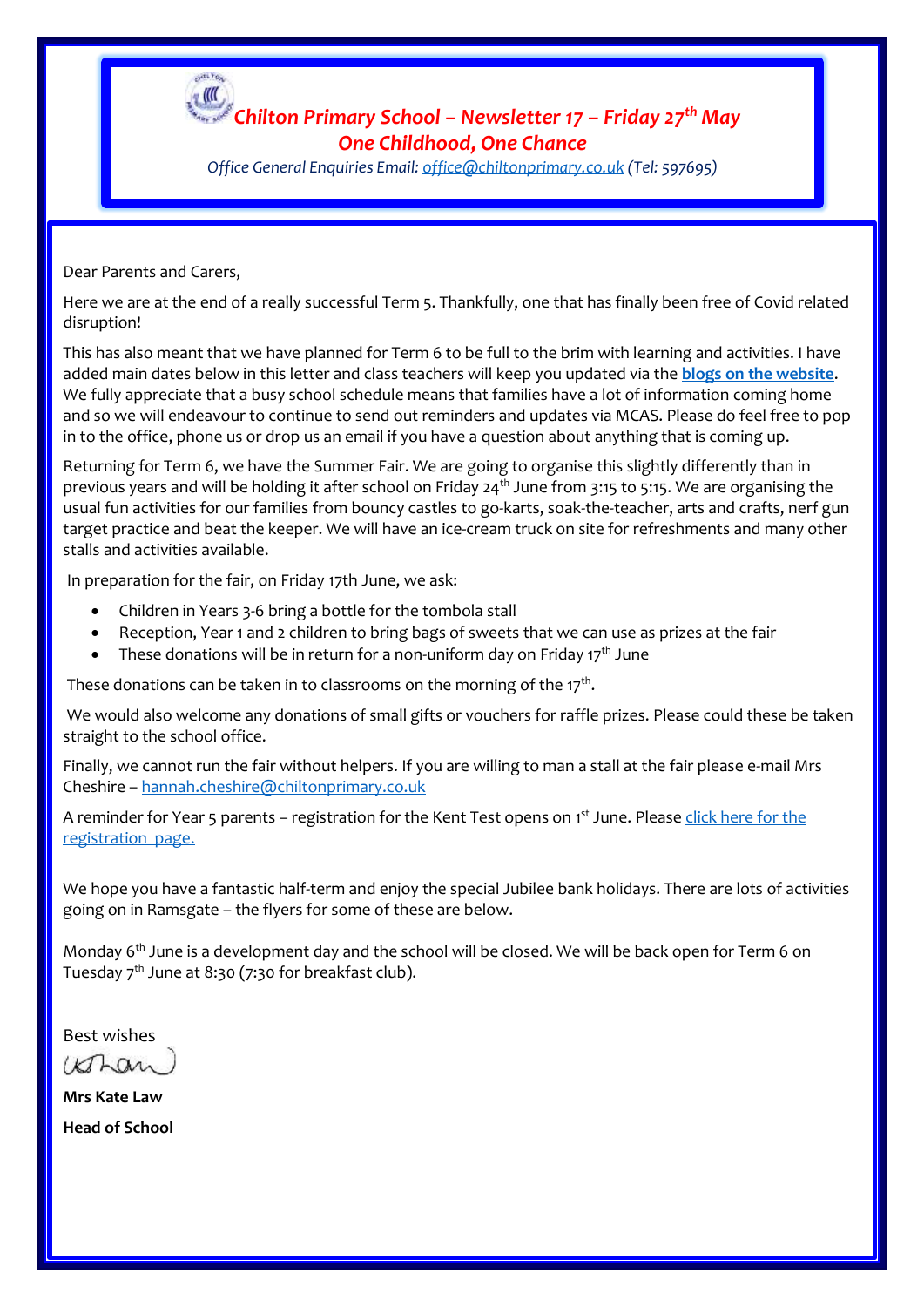| <b>House Point Standings</b>   |      |
|--------------------------------|------|
| Week 1 of our new competition: |      |
| <b>Saxons</b>                  | 1094 |
| <b>Romans</b>                  | 870  |
| <b>Normans</b>                 | 1011 |
| <b>Vikings</b>                 | 1112 |
|                                |      |

## **This company is now based in St Laurence High Street and they have very kindly donated to our summer Fair.**



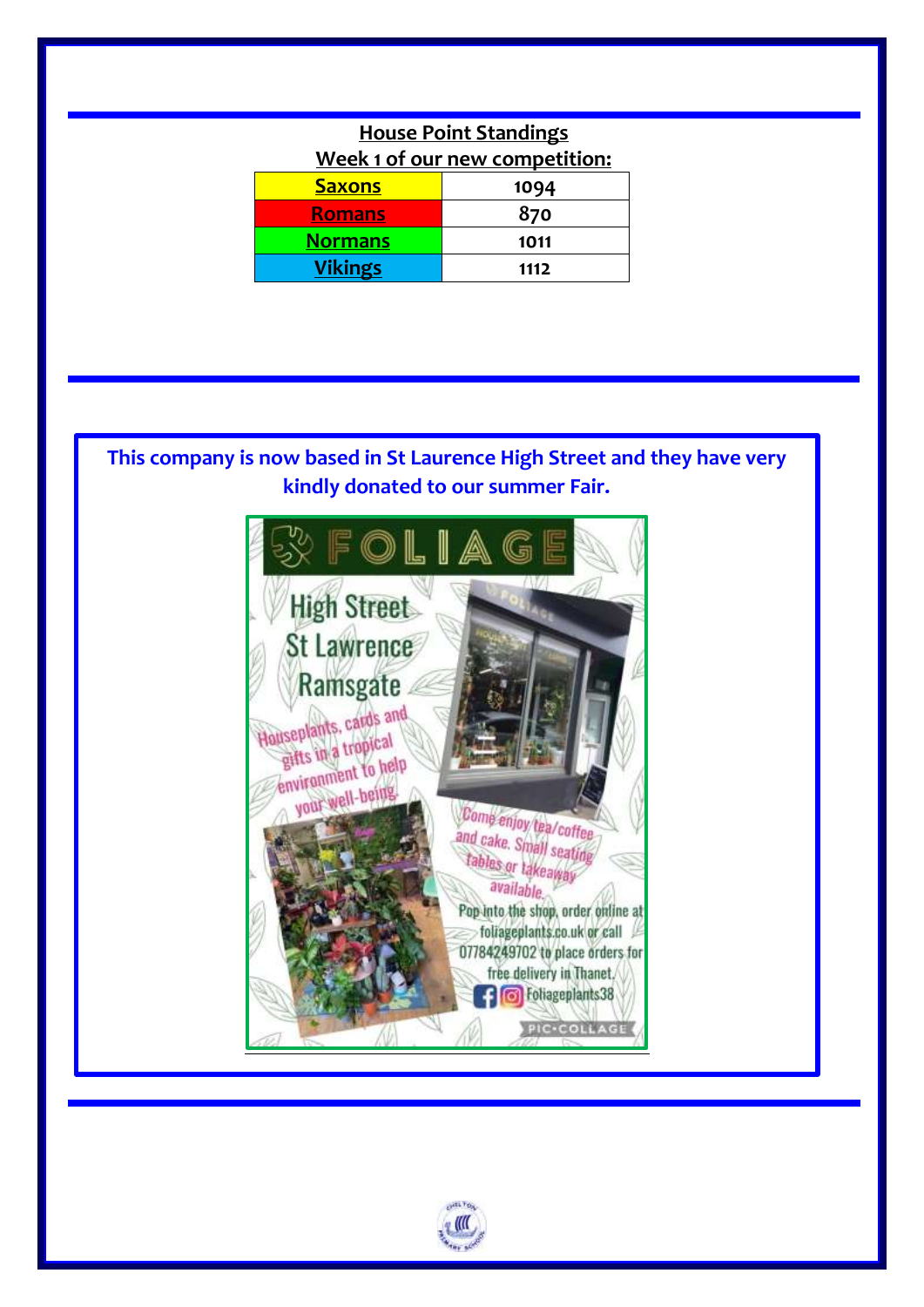

# The Good News Section:

## **Chilton Heroes Assembly: Friday 20th May**

- Chilton Hero of the Week Megan Dennis
	- Class of the Week Miss Isaac's Team
- Sports Personality of the Week Louize Cobb

## **Friday 27th May**

- Chilton Hero of the Week Jessi Blackwell
- Team of the Week Mrs Winchcombe's RWI group
	- Sports Personality of the Week Ollie Jordan

### **Dates for the Diary:**

- Development Day Monday 6th June
	- Term 6 begins Tuesday 7th June
- Year 6 Parents Meeting re: residential trip Tuesday  $7<sup>th</sup>$  June 5:30
	- Come Dine With Me Friday  $17<sup>th</sup>$  June
	- Non Uniform Day for fair donations Friday  $17<sup>th</sup>$  June
		- Summer Fair Friday 24th June 3:15 5:00
		- Reception to Wingham Monday  $27<sup>th</sup>$  June
	- Year 6 to Ramsgate Tunnels & Beach Tuesday 28<sup>th</sup> June
- Team Turquoise to Monkton Nature Reserve Tuesday 28<sup>th</sup> June

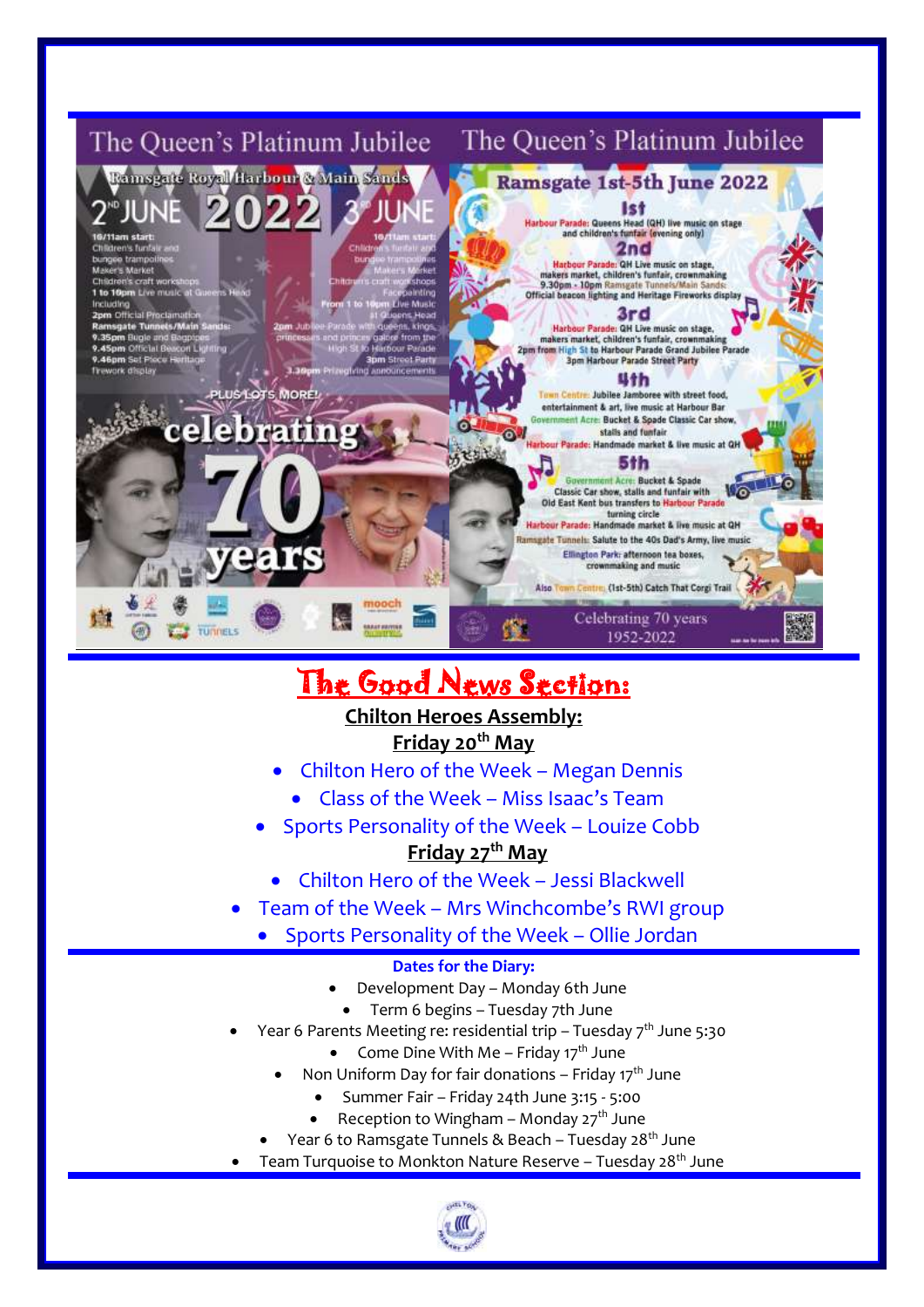- Music Celebration Event Wednesday  $29<sup>th</sup>$  June 6:00
	- Kent Test registration closes for Year  $5 1<sup>st</sup>$  July
		- $\bullet$  Year 6 Residential 4<sup>th</sup>-6<sup>th</sup> July
- Year 4 to Folkestone Sports Centre Friday  $8<sup>th</sup>$  July
	- Year 6 to London Eve Monday  $11^{th}$  July
		- Year 6 to Go Ape Tuesday 12<sup>th</sup> July
- Sports Day for Years 3 6 Wednesday 13th July 9:15
- Sports Day for Reception Wednesday 13th July 1:45
	- Sports Day for Years 1 & 2 Thursday  $14<sup>th</sup>$  July 9:15
		- Inflatable Fun Day Friday 15<sup>th</sup> July
- Term 6 ends Thursday 21st July at 2pm (1:30 for Year 6)

#### **PE Days – Changes for Term 6**

Children will continue to come to school in their PE kits on their PE days. Kit should be navy or black bottoms with white t-shirts and navy or black jumpers.

Monday – Year 2

Tuesday – Year 3

Wednesday –Year 1

Thursday – Year 6 swimming and also PE for Year 4

Friday – Year 5 and Reception

#### **Sports Project Days:**

Children will need to come to school in uniform but wear trainers on Sports Project Days Tuesday – Reception, Years 1 and 2 Wednesday – Year 3, 4 and 5 Friday – Year 6

#### **2021 – 2022 TERM DATES**

Term 5 ends – Friday 27th May 2022 **Half Term – 28th May – 5 th June 2022** Development Day - Monday 6th June 2022 Term 6 begins for Children – Tuesday 7th June 2022 Term 6 ends – Thursday  $21^{st}$  July

#### **2022 – 2023 TERM DATES**

#### **Term 1**

Development Days – 1<sup>st</sup> and 2<sup>nd</sup> September Term 1 begins for children – Monday  $5<sup>th</sup>$  September Term 1 ends - Friday 21<sup>st</sup> October

**Term 2**

Development Day – Monday 31st October

Term 2 begins for children – Tuesday  $1<sup>st</sup>$  November Term 2 ends – Friday  $16<sup>th</sup>$  December

**Term 3**

#### Development Day – Tuesday 3rd January 2023

Term 3 begins for children Wednesday 4<sup>th</sup> January 2023 Term 3 ends Friday 10<sup>th</sup> February 2023

#### **Term 4**

Term 4 begins – Monday 20<sup>th</sup> February 2023 Term 4 ends – Friday  $31<sup>st</sup>$  March 2023

#### **Term 5**